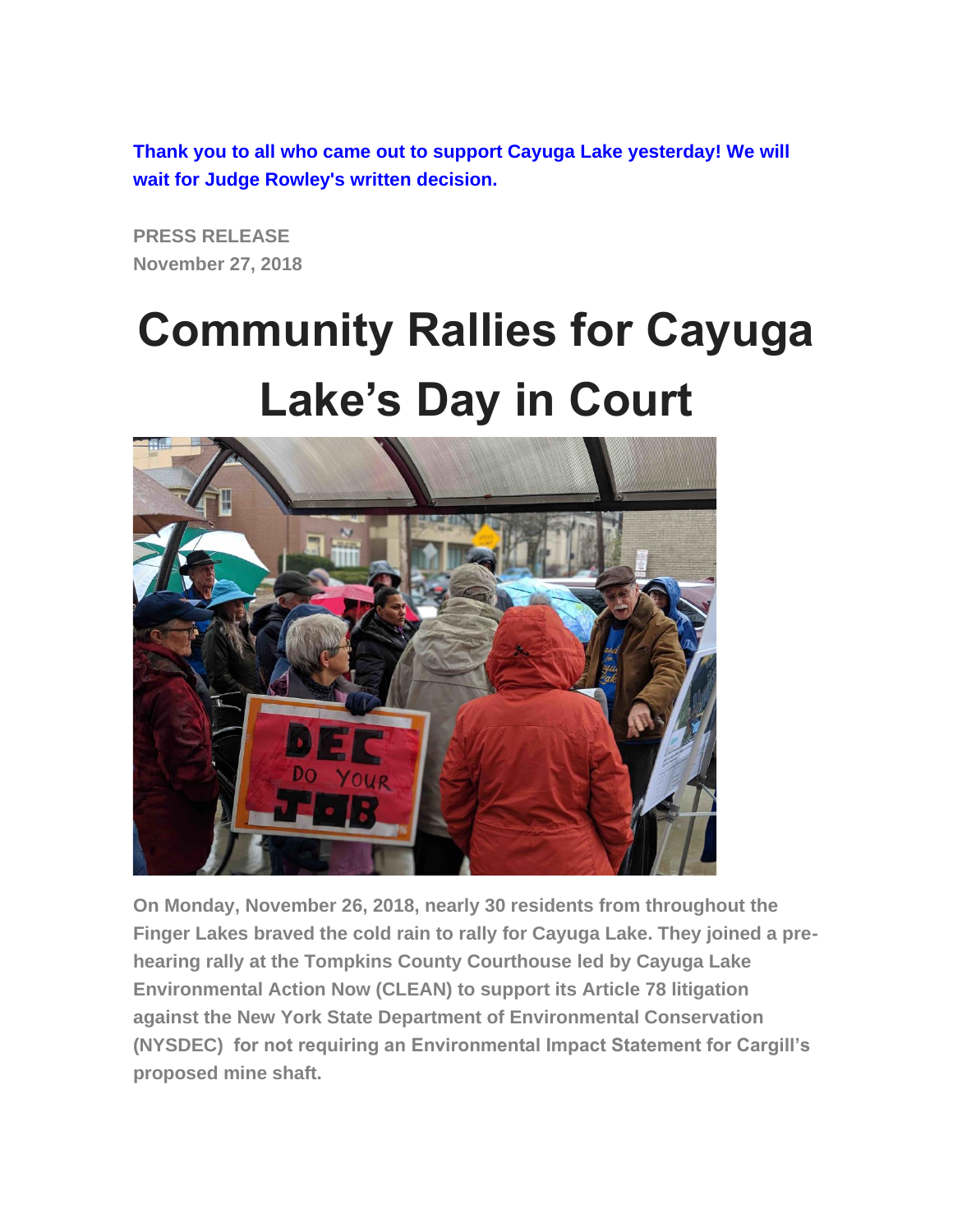

**Sachem (Chief), Sam George, from** 

**Bear Clan of the Cayuga Nation gave a welcome to the crowd. His welcome was "words before all else", in the language of the Cayuga Nation, a reminder to give thanks for all things, from the mother earth to the skies and everything in between.**

**John Dennis, President of CLEAN, described risks to groundwater resources posed by the proposed drilling of Shaft No. 4 and the risks associated with ongoing mining beneath thinning bedrock under the lake and south of the Cayuga Power Plant. He said that subsidence risks could extend to downtown Ithaca if the mine were to flood catastrophically, as did the Retsof Salt Mine in Livingston County in 1994.**

**Enfield resident and CLEAN legal team member, Serenna McCloud, discussed that CLEAN is challenging the DEC's conclusion that no Environmental Impact Statement (EIS) was necessary. CLEAN argues there certainly is the potential (which is all the regulation requires) for significant environmental impacts from the installation of the shaft that will allow continued mining under thinning bedrock between the bottom of the Lake**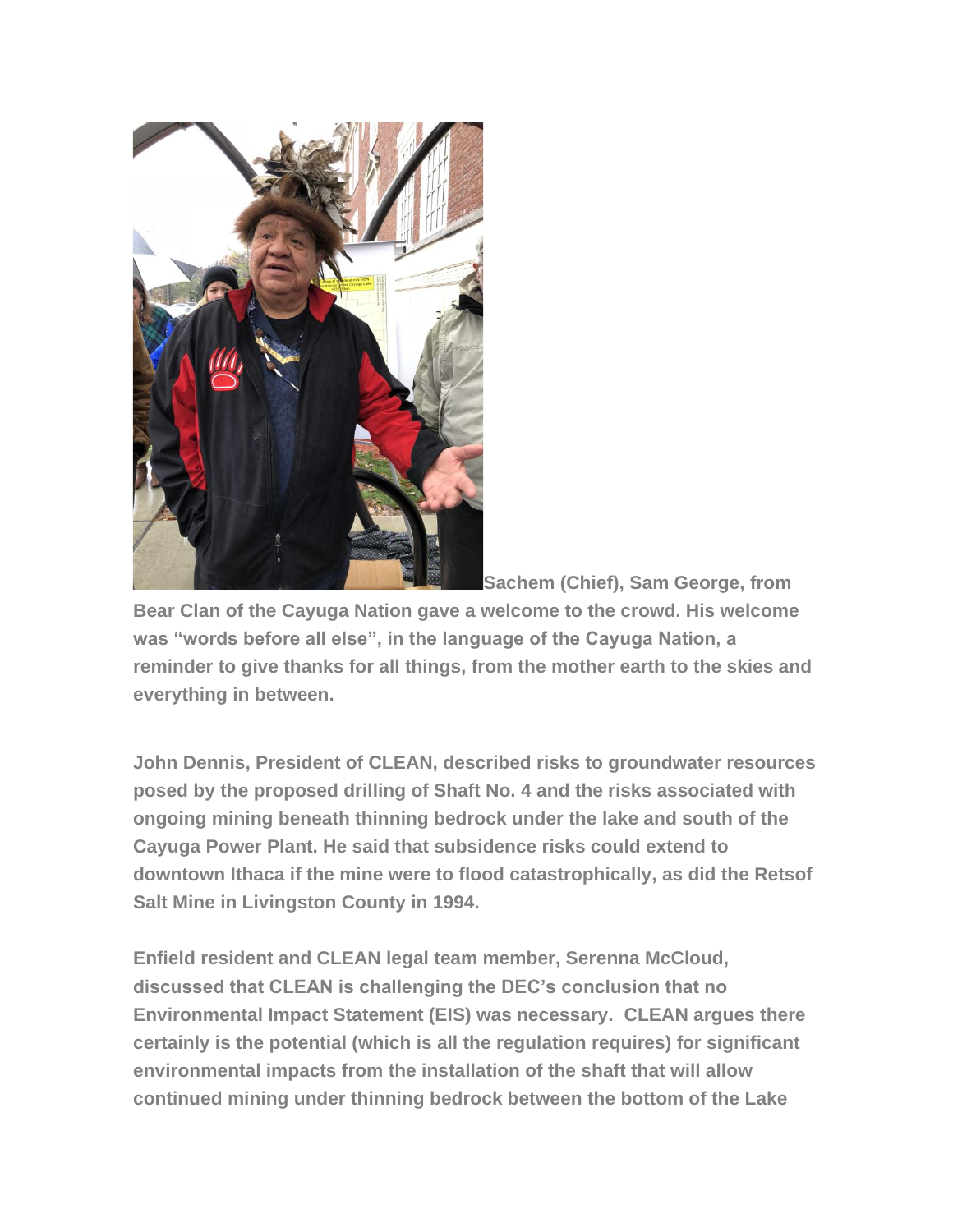**and the mine itself. Therefore, the DEC should have issued a declaration of positive significance and required the preparation of an EIS.**

**Tompkins County Environmental Management Council Chair, Brian Eden, began by comparing the long history of the Cayuga Salt Mine with the other major salt mine in NYS, Hampton Corners. The Retsof mine catastrophically failed, flooding that mine in 1994. A new mine at Hampton Corners began operations in 2000 and has been required to do two EIS's in 18 years, whereas Cargill has been operating Cayuga Salt Mine for 48 years without ever having completed an EIS. An EIS would allow, for the first time, transparency, meaningful community participation and the input of thirdparty experts in a comprehensive environmental review of Cargill's operations beneath Cayuga Lake.**



**Following** 

**the rally, nearly 60 observers sat in Judge John Rowley's Courtroom to hear the arguments on both sides of the case. The two-hour arguments elaborated on the documents previously filed with the court. Environmental Law specialist, Richard Lippes represented the petitioners, which include four municipalities surrounding the lake, nine individual petitioners and CLEAN. Lippes' primary argument was that the DEC is required to look at the**